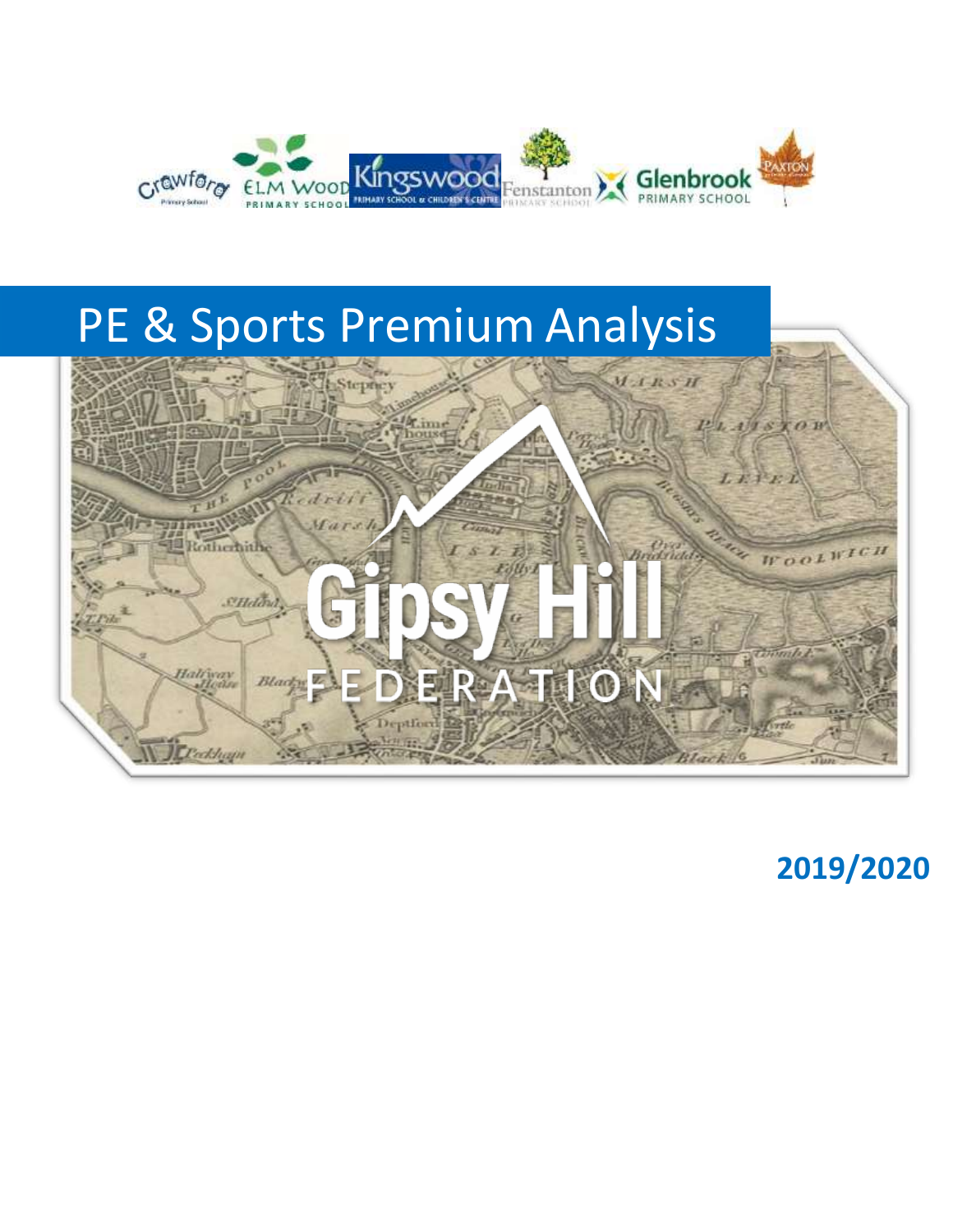# *What is the PE & Sports Premium?*

The Government is providing funding of £150 million per annum for academic years 2014 – 2020 to improve provision of physical education (PE) and sport in primary schools. This funding will be allocated to primary school head teachers.

The sport funding can only be spent on sport and PE provision in schools. OFSTED will play a significant role in ensuring that schools target this

funding in areas which will lead to clear outcomes in raising standards and opportunities in PE and school sport for all children throughout the

Primary Phase.

# **It is expected that schools will see an improvement against the following 5 key indicators:**

- 1. The engagement of all pupils in regular physical activity kick-starting healthy active lifestyles
- 2. The profile of PE and sport being raised across the school as a tool for whole school improvement
- 3. Increased confidence, knowledge and skills of all staff in teaching PE and sport
- 4. Broader experience of a range of sports and activities offered to all pupils
- 5. Increased participation in competitive sport

# *Our Vision*

At The Gipsy Hill Federation, we aim to establish a sporting culture that enables and encourages all children to play and enjoy sport. We look to ensure that high quality PE provision is being delivered at all times which alongside our Healthy Living programme ensures that our pupils lead happy, healthy and active lives.

# *Our Aim*

Improve the quality of the school P.E. programme by:

- Auditing PE provision to highlight development areas and to ensure engagement in regular physical activity for all pupils
- Ensure pupils have access to high quality equipment and resources to enable engagement in a broad range of sports and activities
- Delivering PE focused CPD through staff meetings to develop staff knowledge and skills.
- Employment of PE specialists to mentor staff and build confidence in delivering PE.
- Encourage and facilitate opportunities for pupils to participate in a range of competitive sporting competitions.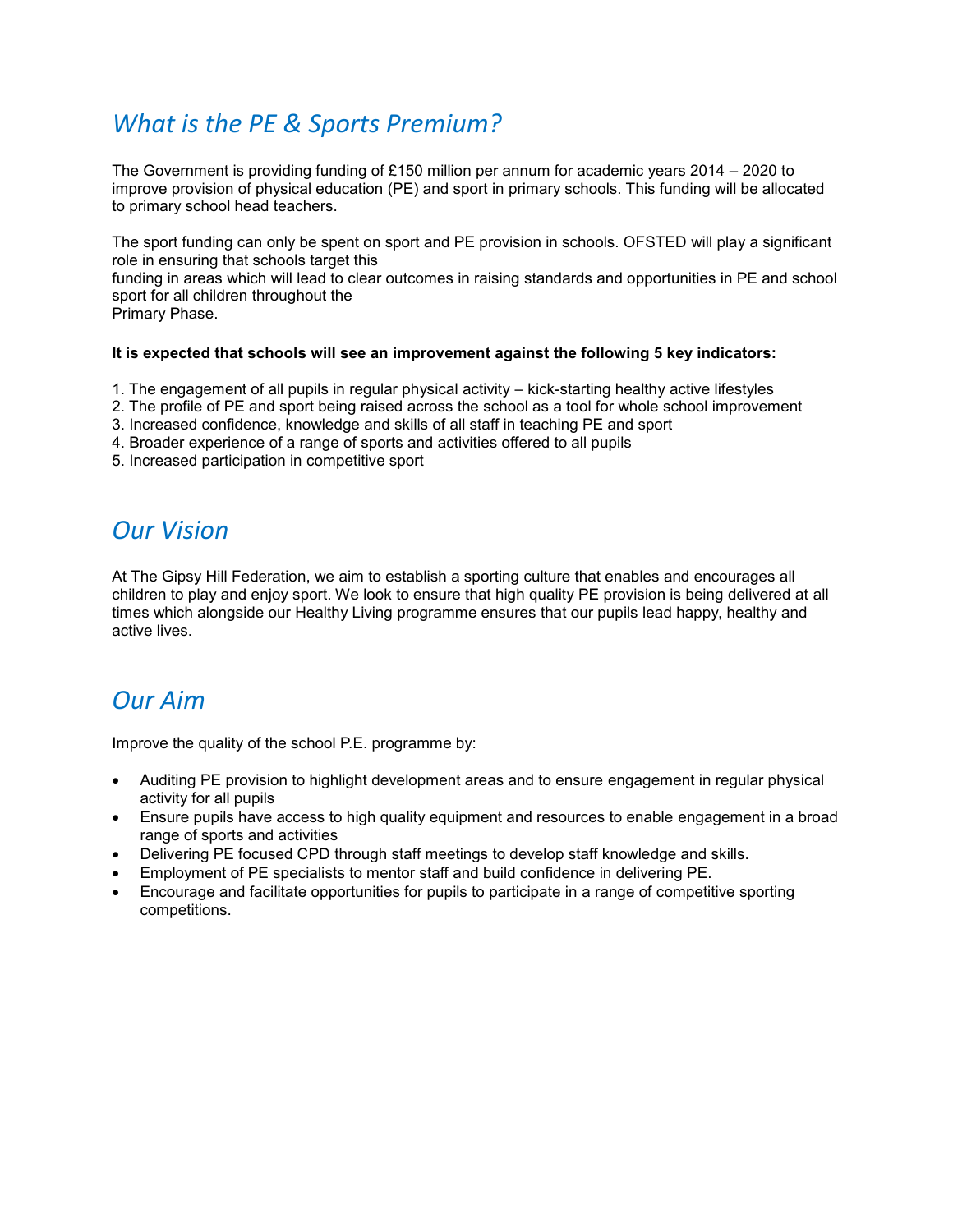# *Objective: To achieve self-sustaining improvement in the quality of PE and sport*

# *PE & Sports Premium 2018/2019 Allocation*

# **School Income**

Crawford - £20,160 Elm Wood - £19,160 Fenstanton - £20,850 Glenbrook - £19,640 Kingswood - £23,020 Paxton - £18,060

# *PE & Sports Premium 2019/2020 Allocation*

# **School Income**

Crawford - £20,459 Elm Wood - £19,390 Fenstanton - £20,470 Glenbrook - £17,970 Kingswood - £22,700 Paxton - £19,020

# **Impact of COVID- 19 in schools**

During the academic year 2019-2020, schools were partially open from March 2020 to July 2020, due to the COVID-19 pandemic. Although pupils, who attended school had access to learning in all areas of the curriculum, delivery of the PE curriculum was adapted during the spring and summer term.

Swimming lessons for pupils in Year 4 and Year 5 ceased.

Sporting competitions did not take place in the usual way either across sites or with other schools in the borough.

Moving Matters continued to support schools through virtual competitions, Maths on the Move quizzes and remote learning content for pupils, shared through their website.

The annual sports day did not take place. End of year sporting events were adapted and pupils accessed sports activities on site if they were attending school. A range of sporting and physical activities were sent home for pupils to engage in as part of their home learning for pupils who were completing their learning at home.

Mentoring and support from PE specialists ceased from March to July 2020 due to COVID- 19 safety management in schools.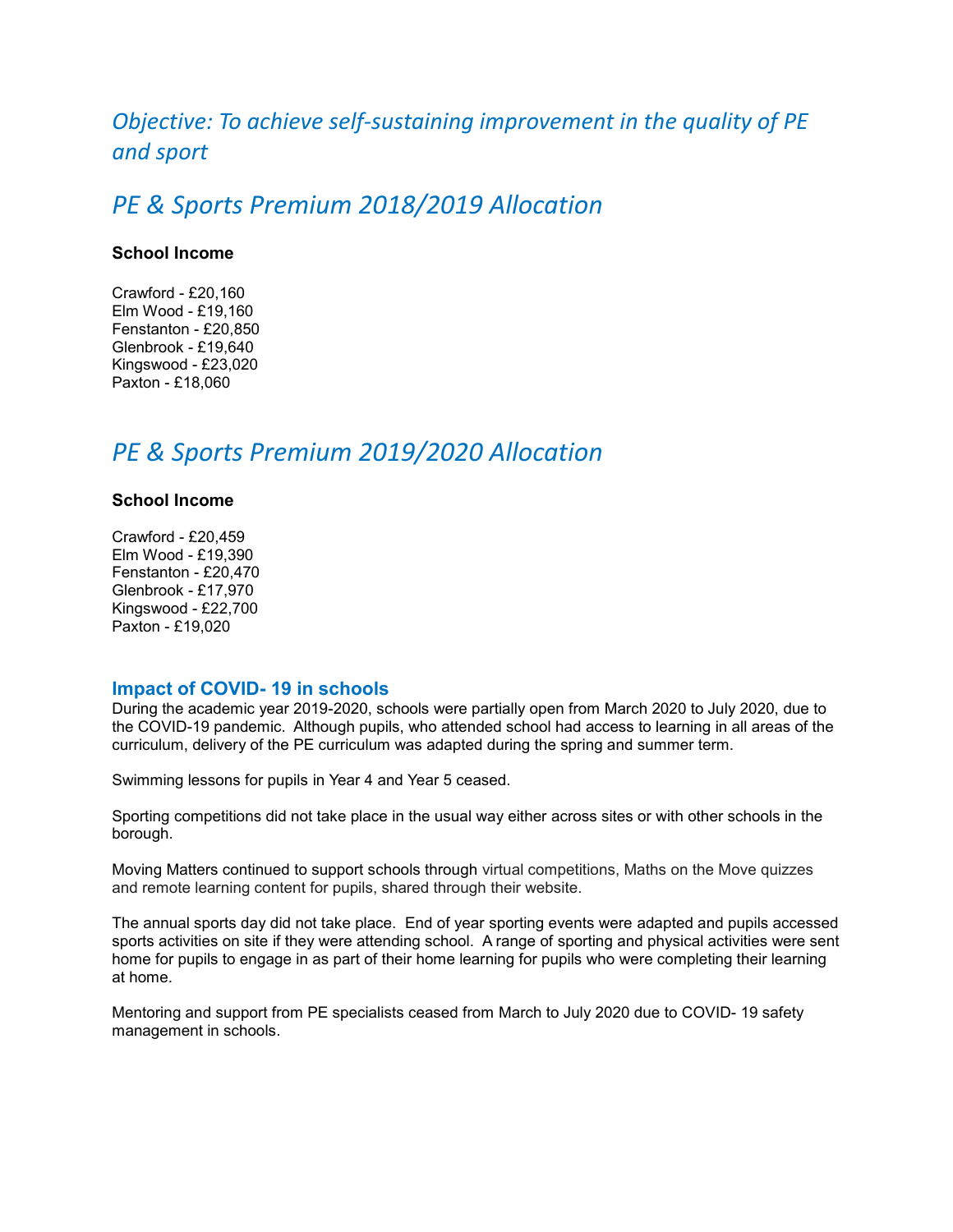# *How the Allocation is Spent*

Most of our Sports Premium allocation is spent sustaining our strong working relationship with a longstanding School Sports Partnership, Moving Matters.

Moving Matters provide Primary PE Specialists to work 1 and a half days a week in each of our schools, supporting the development of PE teaching practice and PE curriculum delivery as well as working with targeted groups of children. Specialists spend the full day per week providing 1-1 mentoring for staff, modelling best practice, team teaching, observing lessons and providing feedback with a development plan. As a result of this support, the teachers across our sites are developing subject knowledge and confidence in delivering Physical Education. The half day per week is allocated to working with targeted groups of children across all year groups with specialist teaching to either prepare pupils for up and coming competitions or supporting them in a small PE lesson to help boost their confidence and ability to take part in lessons.

Staff on all sites also have access to the Moving Matters online curriculum which is used across all our year groups ensuring a clear progression of skills as well as access to a broad range of sports and activities.

Teaching staff of all experiences work alongside the PE Specialist each term on each site, starting with NQTs. The teaching staff, working alongside the PE specialist, are assessed and receive in-depth feedback following each session. Once they have finished working with the PE Specialist, a final evaluation is completed outlining the development, strengths and future targets of the member of staff. In addition to this, the PE specialist is always keen to share best practice and liaise with all staff to ensure that sustained high quality PE is consistently being delivered across all year groups. They provide informal mentoring for all staff when on site.

# *PE and Sport Grant Expenditure 2019/2020*

Cost £13,050 per site £13,120 (Fenstanton)

#### **Key objective**

**To improve quality of learning in PE through improved teaching**

#### **Initiative**

We hire PE specialists to mentor and support staff to improve their delivery of PE (one day per week per school). These specialists work with the children and alongside the teacher to plan and deliver lessons and give specialist help to children identified in each school. The service includes access to PE planning. This includes schemes of work and curriculum maps, model lessons and video links to support teachers with their planning and teaching.

We aim to develop our PE teaching so that it is either Good or Outstanding, ensuring that high quality PE experiences are provided for pupils across all sites.

We aim to improve the depth of knowledge of PE for staff and give them the opportunity and confidence to deliver a consistently high standard of PE lesson in the future.

As part of our federation, we offer CPD to all staff which they select based on areas they would like to develop in their teaching practice. We have delivered five PE sessions as staff meetings.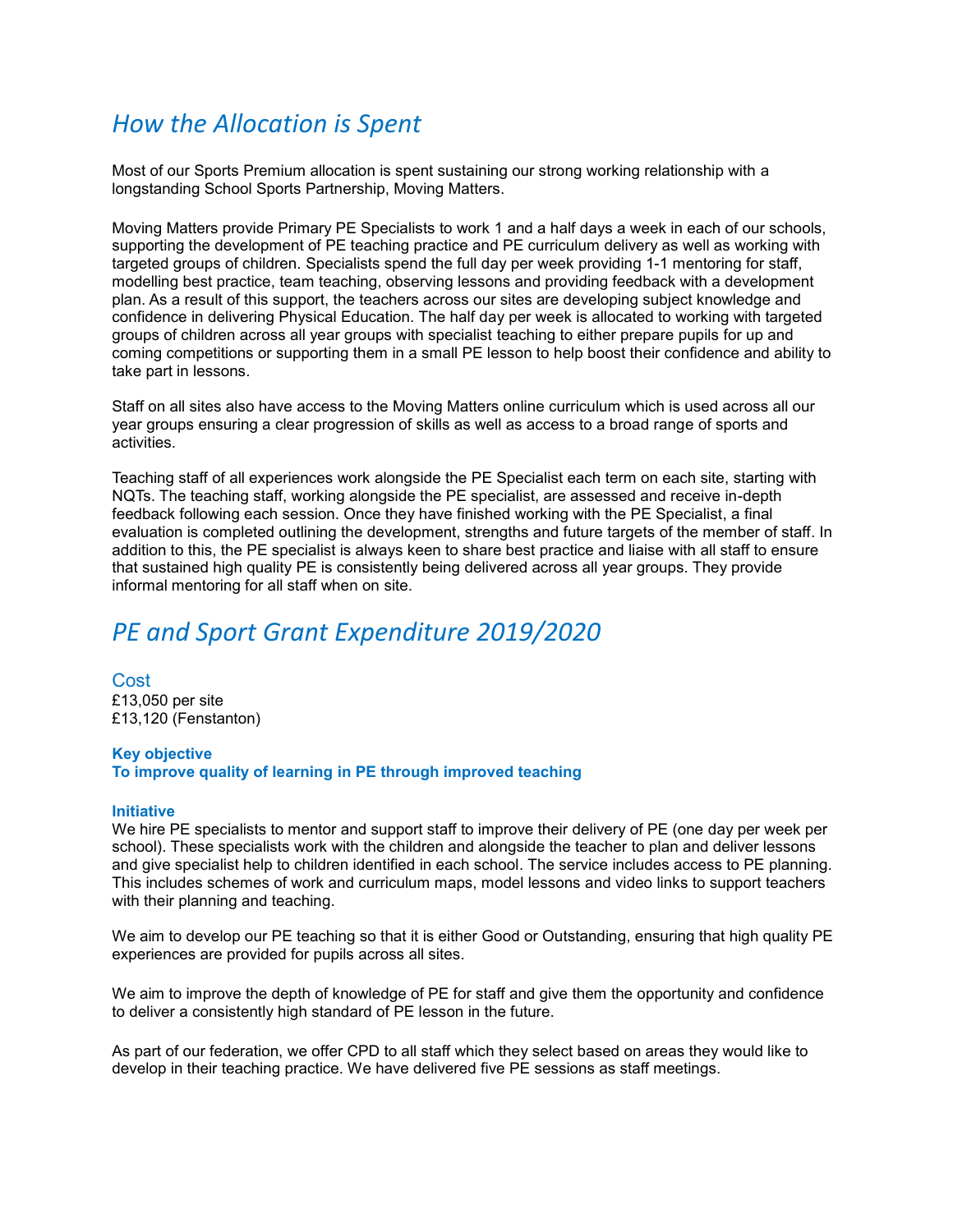# **Impact**

The PE and sport premium has increased the engagement PE specialist of both staff and pupils in PE and Sport.

Teachers are gaining experience and confidence teaching.

Teaching staff are being up-skilled by enabling them to individual teachers work alongside specialist practitioners. Subsequent, lessons taught by class teachers have been observed as either Good or Outstanding.

Pupils are allocated two hours of PE per week and PE has raised profile across the federation of schools.

As a result of the self-selected CPD sessions, teachers across all schools have had the opportunity to improve their knowledge of different areas of the sports curriculum and have been given help and guidance on planning, teaching and assessing PE.

#### **Partners**

Moving Matters – PE specialist Teacher

### **Key objective**

**To increase levels of pupil participation in competitive sport**

#### **Additional expenditure for competitive sports per site**

Crawford £434 Elm Wood £907 Fenstanton £1213 Glenbrook £35 Kingswood £1,090 Paxton £550

### **Initiative**

We have invested in Moving Matters Competitions as well as other local competitions for each site. The competitions are against other local schools in a wide range of School Games Level 2 sports. Football teams play in League matches against other schools within and outside our federation of schools.

We have also paid for an extra half day with Moving Matters where a specialist PE teacher takes groups of children to help practice and prepare them for up and coming competitions with either Moving Matters or local borough competitions.

#### **Impact**

As a result, more pupils are now participating in - and enjoying - inter- schools sport competitions.

Pupils involved in competitions have an increased understanding of winning / losing and the role of fair play, teamwork and sportsmanship.

As a result of the half day increase in using Moving Matters, we have increased the number of children attending sports competitions and the positions that they achieve has improved.

The funding has given us the opportunity to strengthen our partnerships with the local community and increased pupils' opportunities to take part in a wide range of local competitions.

### **Partners**

Moving Matters Local authority in each borough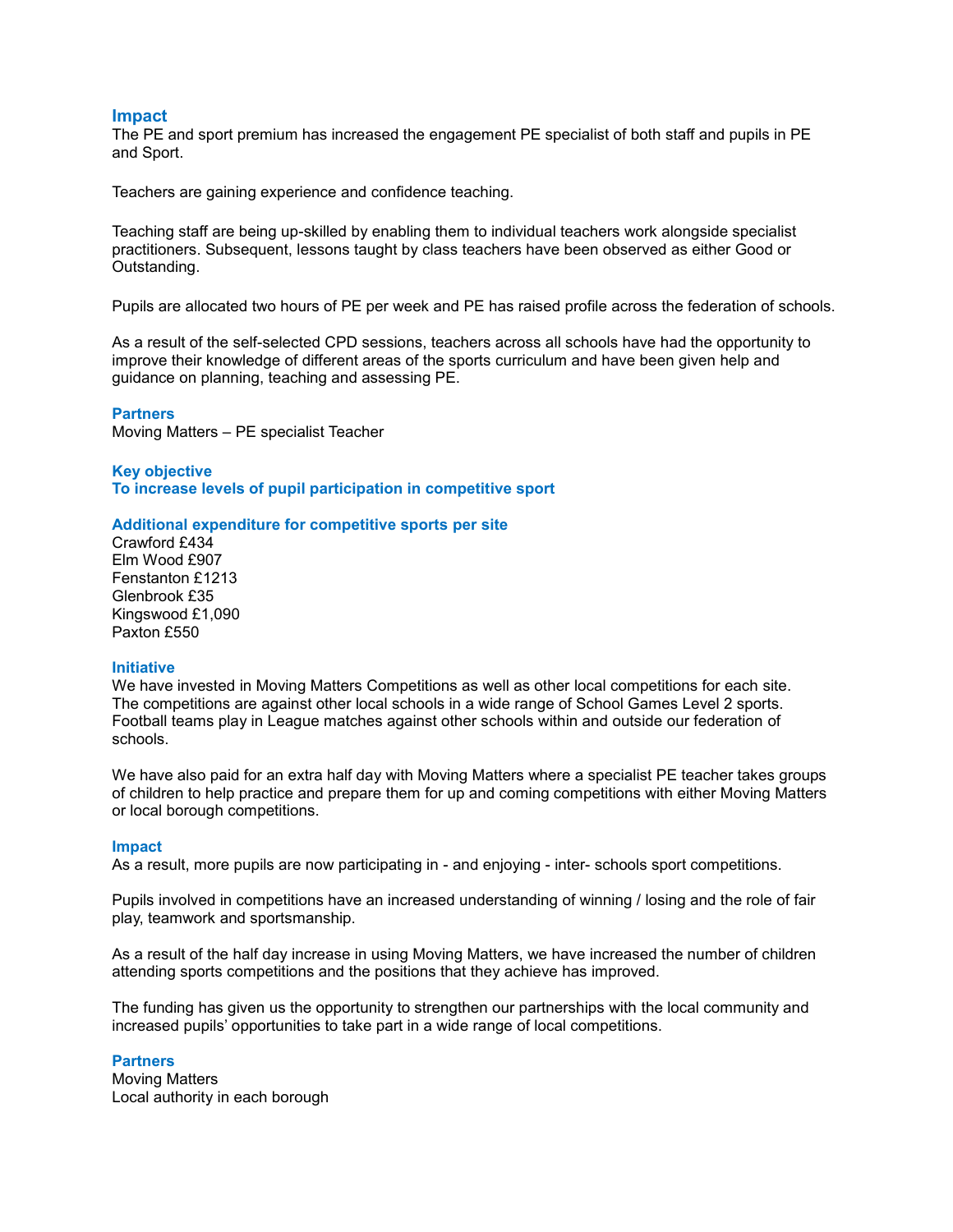# **Key objective To raise the profile of PE and sport through Sports Days**

Cost Crawford £629 Elm Wood £693 Paxton £329 Fenstanton £455 Glenbrook £845 Kingswood £0.00

# **Initiative**

During the summer term, each site plans and carries out an annual Sports Day in the park in their local area or on site. Parents are encouraged to attend and all children participate in a range of competitions, including running races, hurdles, treasure hunt, egg and spoon race, tug of war (KS2) and assault courses. There are also year team running races, parents race and teachers race. A staff meeting on each site is delivered by the faculty prior to sports day to help prepare teachers and support staff.

Due to the coronavirus (COVID-19) pandemic, annual sports days did not take place during the summer term 2020. Schools were partially closed and to continue to encourage pupils' participation in PE and physical activity, school sites organised a range of sporting and physical activities for pupils who were attending school to participate in, in their bubble/ group. Virtual activities were shared with pupils who were learning at home to encourage pupils to get active.

### Daily Mile/ Active Mile

Sites have also implemented the Daily Mile, which pupils across the whole school participate in. The Daily Mile is a free initiative whereby pupils run, jog or walk for 15 minutes every day at school. The initiative aims to improve the physical. Social, emotional and mental health and wellbeing of pupils regardless of their age, ability or personal circumstances. Daily Mile tracks have been installed on some sites, (e.g. Paxton, Kingswood and Fenstanton), with markings to encourage and motivate pupils.

#### **Impact**

Children across all year groups accessed sporting and physical activities on site or activities to engage in whilst learning from home.

Children enjoyed the on-site activities during the sporting events in the summer term and also enjoy participating in the Daily Mile.

# **Key objective**

**To raise the profile of PE and sport through access to lunchtime and after school sports clubs**

#### **Cost**

Crawford £773 Elm Wood £0.00 Fenstanton £2835 Glenbrook £3895 Kingswood £7118 Paxton £796

#### Initiative

During the course of the academic year, sites organise PE and sport provision so that pupils are able to access sport during lunchtimes and after school. After school, school staff who are competent to deliver sessions run football clubs. As well as mixed teams, girls' clubs and teams encourage participation of girls in football. Participation in football club links closely with our competitive sports offer. Pupils selected for the team play in League matches against other schools within and outside our federation of schools.